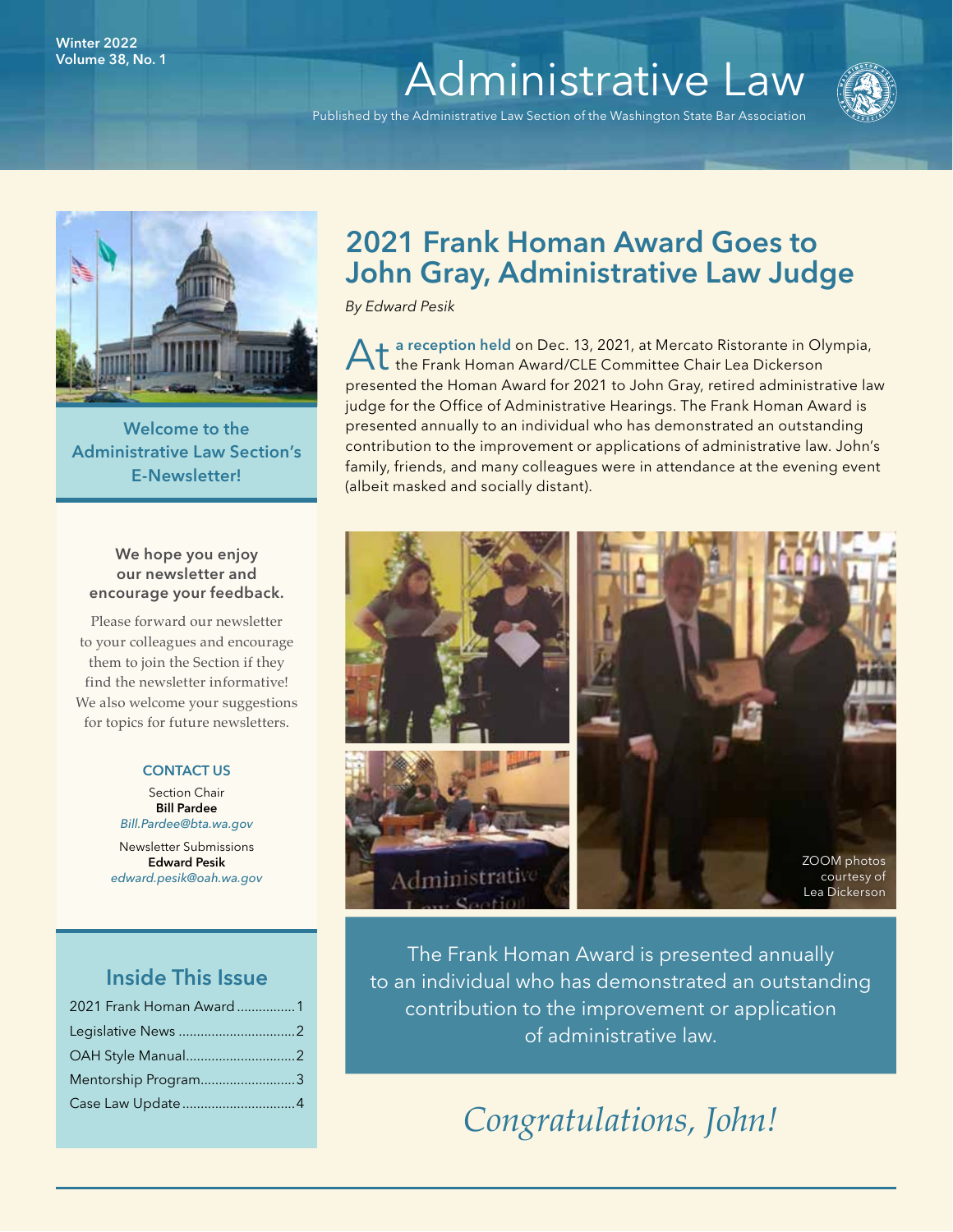WSBA Administrative Law Section Executive Committee Officers & At-Large Members 2021-2022

|                                      | <b>Officers</b>                           |
|--------------------------------------|-------------------------------------------|
| Chair<br><b>Bill Pardee</b>          | Secretary<br>Richelle Little              |
| Chair-Elect<br>Lea Anne<br>Dickerson | Immediate<br>Past Chair<br>Fileen Keiffer |
| Treasurer<br><b>Katy Hatfield</b>    |                                           |

#### At-Large Members

*[Sophie](mailto:sgeguchadze%40gmail.com?subject=)  [Geguchadze](mailto:sgeguchadze%40gmail.com?subject=)*  (2020-2021) *[Robert Krabill](https://www.mywsba.org/PersonifyEbusiness/LegalDirectory/LegalProfile.aspx?Usr_ID=000000031694)*  (2021-2024) *[Tim O'Connell](mailto:tim.oconnell%40stoel.com?subject=)*  (2021-2024) *[Seth Rosenberg](mailto:seth%40seattlelitigation.com?subject=)*  (2021-2024)

*[Margie Gray](https://www.mywsba.org/PersonifyEbusiness/LegalDirectory/LegalProfile.aspx?Usr_ID=9607)* (2019-2022)

*[Alexis Hartwell-](mailto:alexis%40dynamiclawgroup.com?subject=)[Gobeske](mailto:alexis%40dynamiclawgroup.com?subject=)*  (2019-2022)

*[Ed Pesik](mailto:edward.pesik%40oah.wa.gov?subject=)*  (2020-2021)

*[Robert Rhodes](mailto:robert%40rhodeslegalgroup.com?subject=)*  (2020-2023)

*[Selina Kang](mailto:selinapkang%40gmail.com?subject=)*  (2020-2021)

#### Committee Chairs

CLE *[Lea Anne](https://www.mywsba.org/PersonifyEbusiness/LegalDirectory/LegalProfile.aspx?Usr_ID=000000047216)  [Dickerson](https://www.mywsba.org/PersonifyEbusiness/LegalDirectory/LegalProfile.aspx?Usr_ID=000000047216)*

Diversity and Outreach Co-Chairs *[Alexis Hartwell-](https://www.mywsba.org/PersonifyEbusiness/LegalDirectory/LegalProfile.aspx?Usr_ID=000000047222)[Gobeske](https://www.mywsba.org/PersonifyEbusiness/LegalDirectory/LegalProfile.aspx?Usr_ID=000000047222) & [Robert Rhodes](https://www.mywsba.org/PersonifyEbusiness/LegalDirectory/LegalProfile.aspx?Usr_ID=000000031089)*

Newsletter *[Edward Pesik](mailto:edward.pesik%40oah.wa.gov?subject=) & [Sophie Geguchadze](mailto:sgeguchadze%40tlf.law?subject=)*

Publications and Practice Manual Co-Chairs *[Richelle Little](https://www.mywsba.org/PersonifyEbusiness/LegalDirectory/LegalProfile.aspx?Usr_ID=000000039687)  & [Selina Kang](mailto:selinapkang%40gmail.com?subject=)*

*[Richard Potter](https://www.mywsba.org/PersonifyEbusiness/LegalDirectory/LegalProfile.aspx?Usr_ID=19196)\** Young Lawyer Liaison *[Cameron](mailto:zangeneh%40seattleu.edu?subject=)  [Zangenehzadeh](mailto:zangeneh%40seattleu.edu?subject=)*  (2020-2022) Board of Governors Liaison

Legislative

Frank Homan Award *[Lea Anne](https://www.mywsba.org/PersonifyEbusiness/Default.aspx?TabID=1538&Usr_ID=000000047216)  [Dickerson](https://www.mywsba.org/PersonifyEbusiness/Default.aspx?TabID=1538&Usr_ID=000000047216)* \*Non-voting member

*[Francis Adewale\\*](mailto:fadewale%40spokanecity.org?subject=)*

The Administrative Law Section welcomes articles and items of interest for publication. The editors and Executive Committee reserve discretion whether to publish submissions.

Send submissions to: Edward Pesik (*[edward.pesik@oah.wa.gov](mailto:edward.pesik%40oah.wa.gov?subject=)*).

This is a publication of a section of the Washington State Bar Association. All opinions and comments in this publication represent the views of the authors and do not necessarily have the endorsement of the Association or its officers or agents.

Layout • Sutherland Design Works [brittsutherland@comcast.net](mailto:brittsutherland%40comcast.net?subject=WSBA)

2 **Winter 2022** Administrative Law

# Legislative News: Another PRA Bill

The legislative session review article in our last newsletter did not mention **House Bill 1108**. That bill concerns a program in which lenders notify the Deptartment of Commerce of residential property foreclosures. It added a new section to the PRA—RCW 42.56.680—that exempts this information from disclosure. The effective date was July 25, 2021.

## OAH Style Manual

The Washington State Office of Administrative Hearings (OAH) is an executive-branch agency created by the legislature in 1981 to be the independent state agency responsible for conducting impartial administration hearings for state agencies and the public. RCW 34.12.010, the enabling statute, provided that "(h)earings shall be conducted with the greatest degree of informality consistent with fairness and the nature of the proceeding."

Over the years since, OAH has grown into an agency with over 135 senior, lead, line and pro tem administrative law judges who conduct hearings and issue written orders, usually within a tight time frame with deadlines specified by statute, regulation, or interagency agreement. In the first 11 months of the calendar year 2021, OAH ALJs issued over 34,000 written decisions. With that many different ALJs issuing that many orders over a wide variety of different programs, it would be easy to imagine how individually-created styles and formats might vary among authoring judicial officers, programs, or even local field offices.

In an effort to ensure an agency-wide standard, the chief judge has authorized the creation of an OAH style manual designed to foster clear and precise communication for the two principal audiences for the decisions: the interested parties affected by the written order and the appellate tribunals who review them. ALJs are required to use the style manual, but there is no present requirement for hearing participants to utilize these guidelines, so the manual will for now remain largely a matter of "professional interest" for practitioners, as opposed to something that the administrative law bar at large will have to absorb and implement. It should also be noted that you may be seeing some orders still being issued in an older format; this is likely due to the fact that OAH has hundreds of templates and it will take some time to adjust all of them to the new manual requirements.

That said, the manual does utilize the common resource guides for judicial orders and other OAH documents, such as the *Washington State Supreme Court Office of the Reporter of Decisions Style Sheet* (which incorporates *The Bluebook: A Uniform System of Citation*; the *Chicago Manual of Style*; and *Webster's Third New International Dictionary)*.

The manual adopts a uniform font and type size (Franklin Gothic Book with 12 point size for the text other than footnotes) and provides the agency with guidance for any text which is to be presented in a language other than English. There are also several appendices that provide further instructions for citations, additional style references, guidance for ALJs in the use of gender-neutral writing, and sample document formats.

To review the most recently revised OAH Style Manual, please **[click here](https://www.wsba.org/docs/default-source/legal-community/sections/adm/resources/oah-style-manual.pdf?sfvrsn=e00816f1_4)**.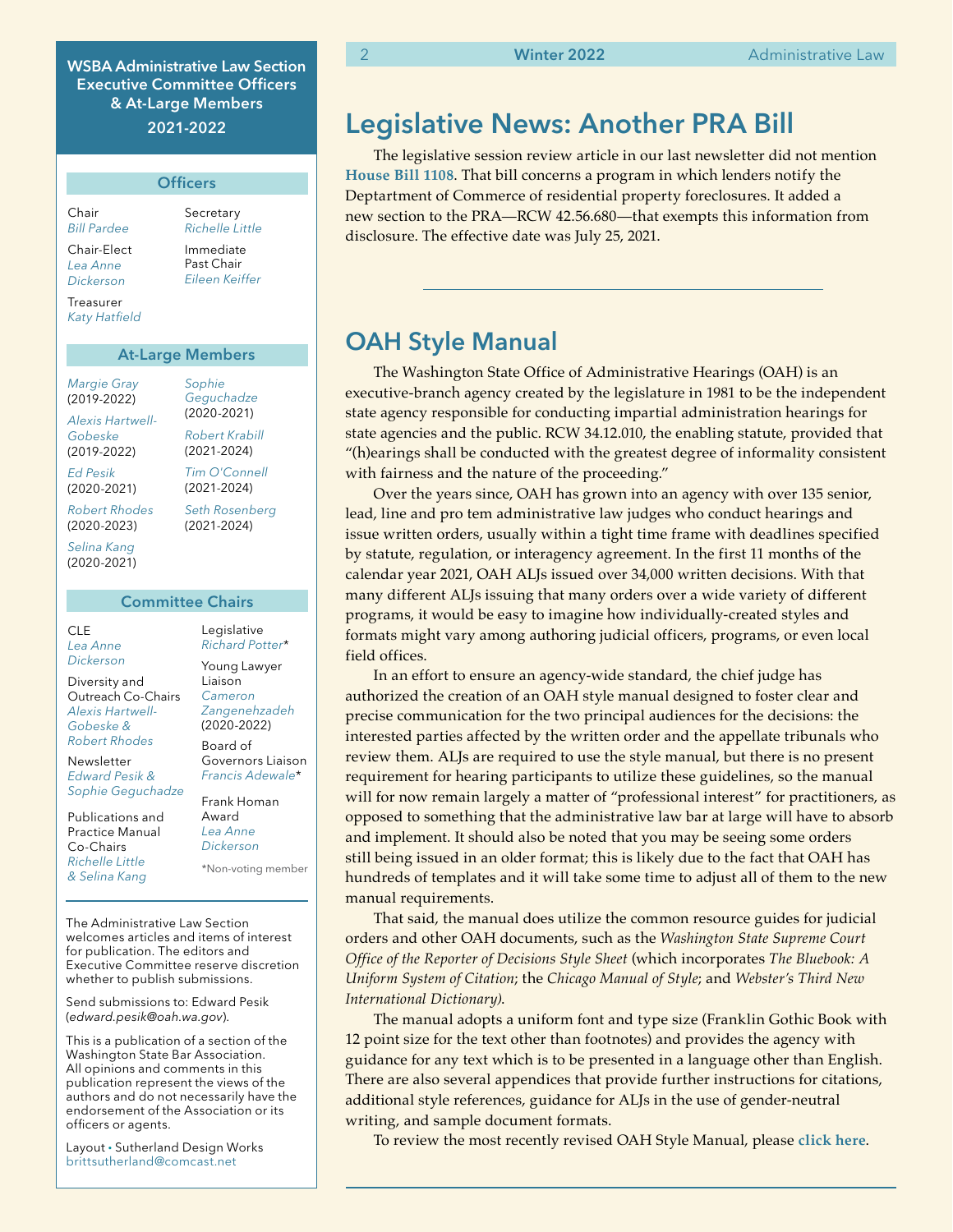### JOIN OUR SECTION!

We encourage you to become an active member of the Administrative Law Section.

Benefits include a subscription to this newsletter and networking opportunities in the field.

#### [Click here to join!](https://www.mywsba.org/PersonifyEbusiness/Default.aspx?TabID=251&productId=1)

The Section also has six committees whose members are responsible for planning CLE programs, publishing this newsletter, tracking legislation of interest to administrative law practitioners, and more.

Feel free to contact the chair of any committee you have an interest in or for more information.

Committee chairpersons are listed on page two of this newsletter, and on the Section's website.

# Announcing Our New Mentorship Program

The WSBA Admin Law Section invites you to participate in its first annual mentorship program. The mentorship program pairs experienced administrative law attorneys with either new/young attorneys or those beginning careers in administrative law

and is designed to provide general career

advice and guidance to mentees through a provided curriculum. **The program runs 10 months from March 2, 2022 - Dec. 31, 2022 and we ask that applicants commit at least two (2) hours per month with their paired mentor/mentee.** 

The application window is now open! Apply as a mentor or a mentee

by completing the linked form and



**MENTORING** 

the Section's program is a positive way to get engaged *Mentoring provides <sup>a</sup> source of support and career development for attorneys early in their career. It provides a valuable skill base that is not learned in law*  The Administrative Law Section's Mentorship Program<br>9-4-33 January <sub>Pr</sub>ogram Dat Juny 1<br><sup>Section</sup> Control is a 10-month program that runs from March 2, 2022<br>Program Canterpoor and Art and Kom March 2, 2022<br>Fallent Armstrom 31, 2022, 2023 through December 31, 2022. Candidates are expected<br>In alleged a manufacturer 31, 2022. Candidates are expected<br>ST2, 12,1 am to attend a mandatory Zitues of entitledes and March 2, 200<br>2002, 12:1 p.m. <sup>2022</sup>,12-1 <sup>p</sup>.m.

WSBA Administrative Law Section is<br>Feesing volunteer <sub>mess</sub> Seeking volunteer attorneys to participate<br>n a nientorahip processi en on participate in a mentorship program that provides **Guidance to attorneys early in their career.**<br>If you have been praces: early in their career. If you have been practicing Administrative<br>Isle and are bolking for Administrative Law and are looking for a Watsonstance<br><sup>Milla</sup> easting Collang for a Way to give back while earning CLE credits, or you are new<br>to the practice or less sec you are new<br>limits to the practice of law<br>Times mentorship

**WHAT IS THE ROL <sup>A</sup> MENTOR OR MENTEE? E OF**  Mentors are expected to meet with their<br>Roodsend mentors at wa assigned mentee at least two (2) hours per month. A curriculum is provided that has been<br>Municipal by the sydney is provided that has been<br>Midline developed by the WSBA mentees obtain

*If you would like to volunteer as <sup>a</sup>*

**ROGRAM** 

to help mentors and CLE credit addresses mentees are expected to discuss the topics<br>Inf out in the clusic<sub>h</sub>ts set out in the curriculum may additionally provide together. Mentors practical career to their mentees, and mentees can<br>hilling on their, and mentees can Seek guidance on topics not admitted can<br>Includes the excepts not addressed in the churiculum, but mentors are not expected to a<br>Maint Mexi mentors are not expected to assist their mentees win finding employment<br>Wir schall mentees with finding employment<br>richtiment, nor shall mentenes seek help with they<br>wiveland.com/with their with they workload/caseload from mentors.

emailing it to alexis@dynamiclawgroup.com on or before Jan. 30, 2022.

*This is an excellent opportunity to network and earn free CLE credits.*

#### Help us Make this Newsletter MORE RELEVANT to Your Practice.

If you come across federal or state administrative law cases that interest you and you would like to contribute a summary (approx. 250 – 500 words), please email Bill Pardee at [Bill.Pardee@bta.wa.gov](mailto:Bill.Pardee%40bta.wa.gov?subject=).

# *Connect with others in the legal profession.* **WSBA Sections [JOIN NOW!](https://www.mywsba.org/PersonifyEbusiness/Default.aspx?TabID=251&productId=1)**

#### **WHY JOIN?**

Membership in one or more of the WSBA's sections provides a forum for members who wish to explore and strengthen their interest in various areas of the law.

#### **BENEFITS**

- Continuing education
- Professional networking
- Resources and referrals
- Leadership opportunities
- Career advancement
- Opportunities to affect change in the legal system

#### **PRACTICE AREAS**

With 29 practice sections, you'll likely find several that align with your practice area and/or interests. Learn more about any section at www.wsba.org/aboutsections.

#### **NEW MEMBERS FREE**

Newly admitted members can join *one section for free* during their first year.

#### **LAW STUDENT DISCOUNT**

Law students can join any section for \$18.18.

#### **MEMBERSHIP YEAR**

January 1 to December 31.

**JOIN NOW, ONLINE!**  https://www.wsba.org/aboutsections



Administrative Law

Senior Lawyers Solo and Small Practice **Taxation** 

World Peace Through Law